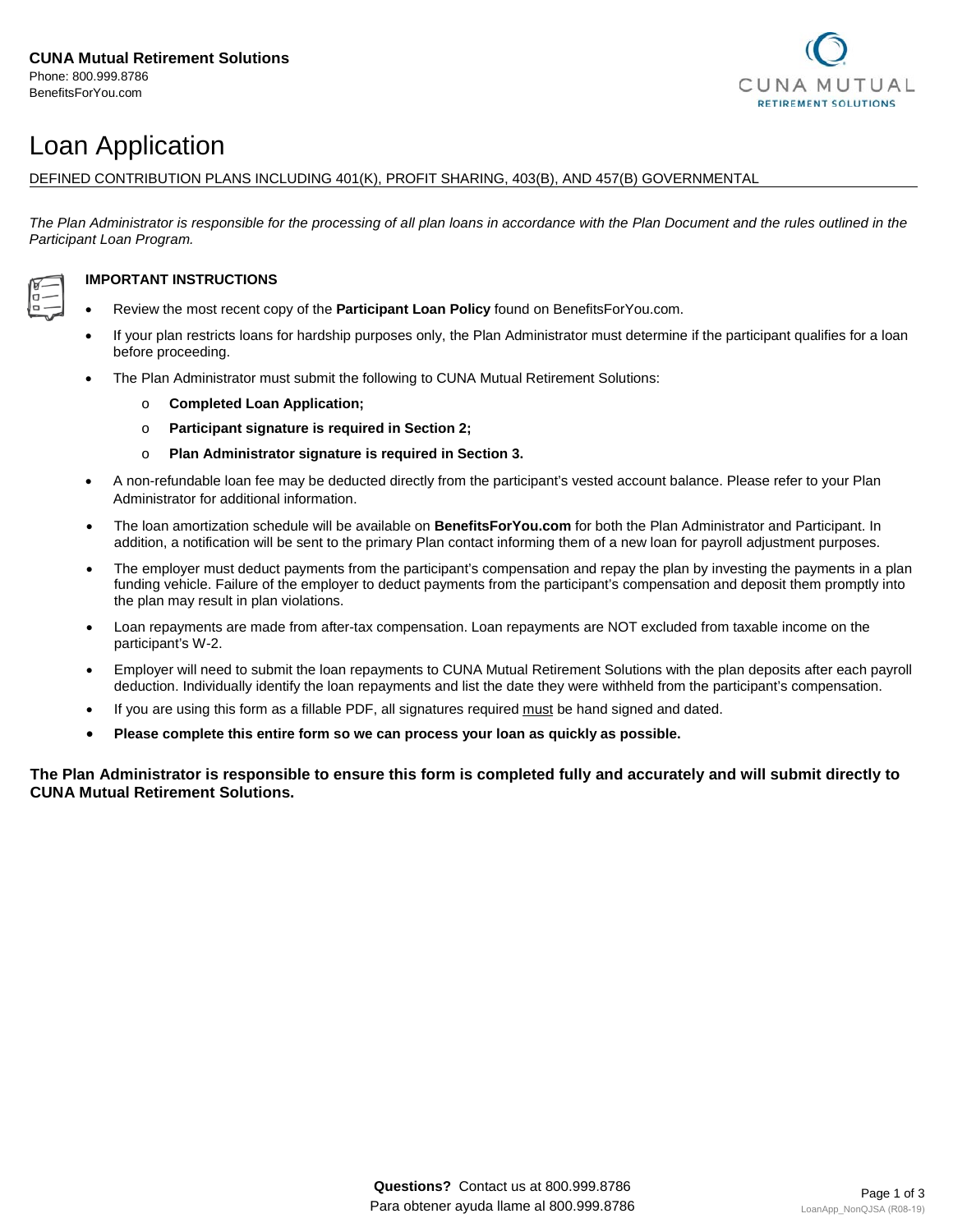|                                                                                                                                                                                                                                  | <b>LOAN APPLICATION</b> |                         |                |  |
|----------------------------------------------------------------------------------------------------------------------------------------------------------------------------------------------------------------------------------|-------------------------|-------------------------|----------------|--|
| Participant Name:                                                                                                                                                                                                                |                         | Social Security Number: | Date of Birth: |  |
|                                                                                                                                                                                                                                  |                         |                         |                |  |
| Plan Name:                                                                                                                                                                                                                       |                         | Plan Number:            |                |  |
|                                                                                                                                                                                                                                  |                         |                         |                |  |
| Payment Method:<br>Check payment will be mailed directly to you at the address your employer has on record with CUNA Mutual Retirement Solutions.<br>If you would like to update your address, please contact your Plan Sponsor. |                         |                         |                |  |

## **Participant must complete A and B, below:**

### **A. Loan Amount (check one):**

**Note:** If your retirement account is invested in an Individually Directed Account (IDA), Self-Directed Brokerage Account (SBDA), Company Stock, or similar restricted access account types, it is your responsibility to direct the liquidation and transfer of those investments to one or more core funds before they can be included in a loan request.

\$\_\_\_\_\_\_\_\_\_\_\_\_\_\_\_\_\_\_\_\_\_\_\_\_\_\_\_ (specify amount.) **NOTE:** This amount cannot exceed the general loan limit. If the amount requested is not available due to market value fluctuations, the loan will be issued for the maximum amount available determined as of the date the loan is issued.

- $\Box$  The maximum non-taxable amount available.
- **B. Loan Terms** (**NOTE:** The loan term cannot exceed 5 years unless the loan proceeds will be used to purchase a principal residence for the participant.)
	- 1) **Loan Term:** years (whole years only; 1 year minimum)
		- Is this loan being used for the purchase of the participant's principal residence?  $\Box$  Yes  $\Box$  No
	- 2) **Payroll Deduction Repayment Schedule (must match your payroll frequency):**
		- $\Box$  Weekly  $\Box$  Biweekly  $\Box$  Semimonthly  $\Box$  Monthly

## **2 PARTICIPANT LOAN NOTE**

## **Plan Administrator must complete and Participant must sign below.**

*The words "I", "Me," and "My" refer to the participant (or borrower.) The words "You" and "Your" refer to the Plan Administrator.*

**PROMISE TO PAY** – This is an agreement which covers my Participant Loan. I promise to make payments to the retirement plan according to the schedule stated below. Each installment includes interest and will be applied first to accrued interest and the balance to principal.

| Installment Amount:                                                                                                        | Interest Rate: | t of Installments: | Installment Begin Date*: |  |  |  |
|----------------------------------------------------------------------------------------------------------------------------|----------------|--------------------|--------------------------|--|--|--|
|                                                                                                                            | $\%$           |                    |                          |  |  |  |
| * Loan payments must begin as soon as administratively possible (generally, within two weeks of the issuance of the loan). |                |                    |                          |  |  |  |

**Interest Deductibility –** In all cases, loan interest is not deductible.

**Security –** I am giving you a security interest in my vested interest in the above-named plan; and

#### **Acceleration of Payment –** I understand that if I:

- (i) retire or terminate employment with my employer; or
- (ii) default on this loan, as defined below,

then the entire balance due under this Note, both principal and interest, will be automatically accelerated and become immediately due and payable. In such event, I will either pay the balance due under the Note or suffer a default with the consequence as described below.

**Prepayment –** I understand that I may prepay the balance of my loan at any time without penalty.

**Default –** This loan may be treated as in default if any scheduled payment remains unpaid for the period of time outlined in the Plan's Loan Program.

**Consequence of Default –** I will have the opportunity to repay the loan, or resume current status of the loan by paying any missed payment plus interest. If the loan remains in default, the outstanding balance of the loan becomes a deemed distribution and may be subject to taxation. Pending final disposition of the note, I remain obligated for any unpaid principal and accrued interest.

**Participant Agreement –** I agree to make interest and principal payments when due by payroll deduction or other method as determined by the employer. I understand that failure to make such payments when due could jeopardize the status of this loan as a non-taxable transaction and could result in the IRS treating these loan proceeds as a taxable distribution to me. I understand that failure to repay this loan will reduce the benefits available to me from the retirement plan (by the amount of the outstanding loan balance plus accrued interest). I also understand that it will be my responsibility to monitor payroll deductions and to notify the Plan Administrator of any repayment errors.

I authorize the Plan Administrator to establish a directed investment account for me sufficient to cover the amount of this loan, and to use those funds for this loan. Loan repayments will be invested according to the current investment elections on file with CUNA Mutual Retirement Solutions on each repayment date.

| Participant Signature: | Date: |
|------------------------|-------|
|                        |       |

 **X**